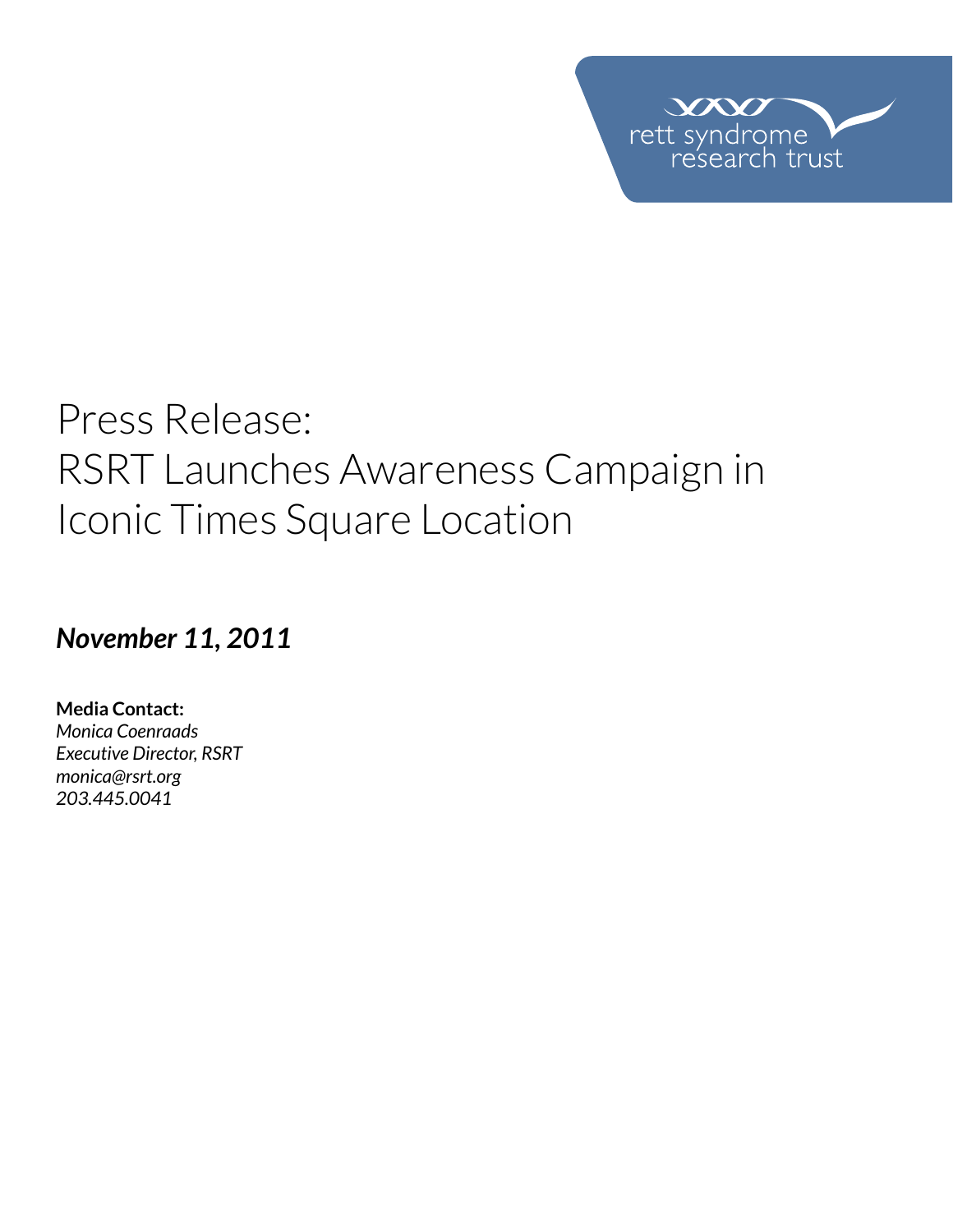## RSRT Launches Awareness Campaign in Iconic Times Square Location



#### *Horizon Media, A2A Media, Garage Media Join Forces To Create Pro Bono PSA*

The Rett Syndrome Research Trust is pleased to announce a campaign to boost awareness of Rett Syndrome in the most iconic of all advertising venues – Times Square in New York City. A newly created public service announcement will run an average of nine times an hour for three months starting November 1st on the colossal 6000 square foot Mediamesh display at the corner of 42nd Street and 8th Avenue. An estimated 1.5 million people are expected to view the PSA daily.



Rett Syndrome strikes little girls almost exclusively, with first symptoms usually appearing before the age of 18 months. These children lose speech, motor control and functional hand use, and many suffer from seizures, orthopedic and severe digestive problems, breathing and other autonomic impairments. Most live into adulthood and require total, round-the-clock care. Rett Syndrome is caused by mutations in a gene called MECP2.

The Rett Syndrome Research Trust is the premier organization devoted exclusively to promoting international research on Rett Syndrome and related MECP2 disorders.

While Rett Syndrome has become a high-profile disorder in scientific circles, it is still fairly unknown in the lay and medical communities; thousands of girls and women remain un- or misdiagnosed. We welcome this unique opportunity to help raise the profile of this disease, which has been dramatically reversed in pre-clinical models.

"I am so thankful to Bill Koenigsberg, CEO and Founder of Horizon Media, who secured this spectacular advertising real estate; Garage Media, owner of the Port Authority Display; A2AMedia, who manages the screen, for giving us the opportunity to showcase our disorder; and Jon Denny, film and TV producer, for creating our PSA. When smart, talented, generous people come together for a good cause, amazing things can happen," said Monica Coenraads, Executive Director of RSRT and parent of a teenaged daughter severely disabled by Rett Syndrome.

"We are thrilled to help RSRT get out their message for such a worthy cause"

-Bill Koenigsberg